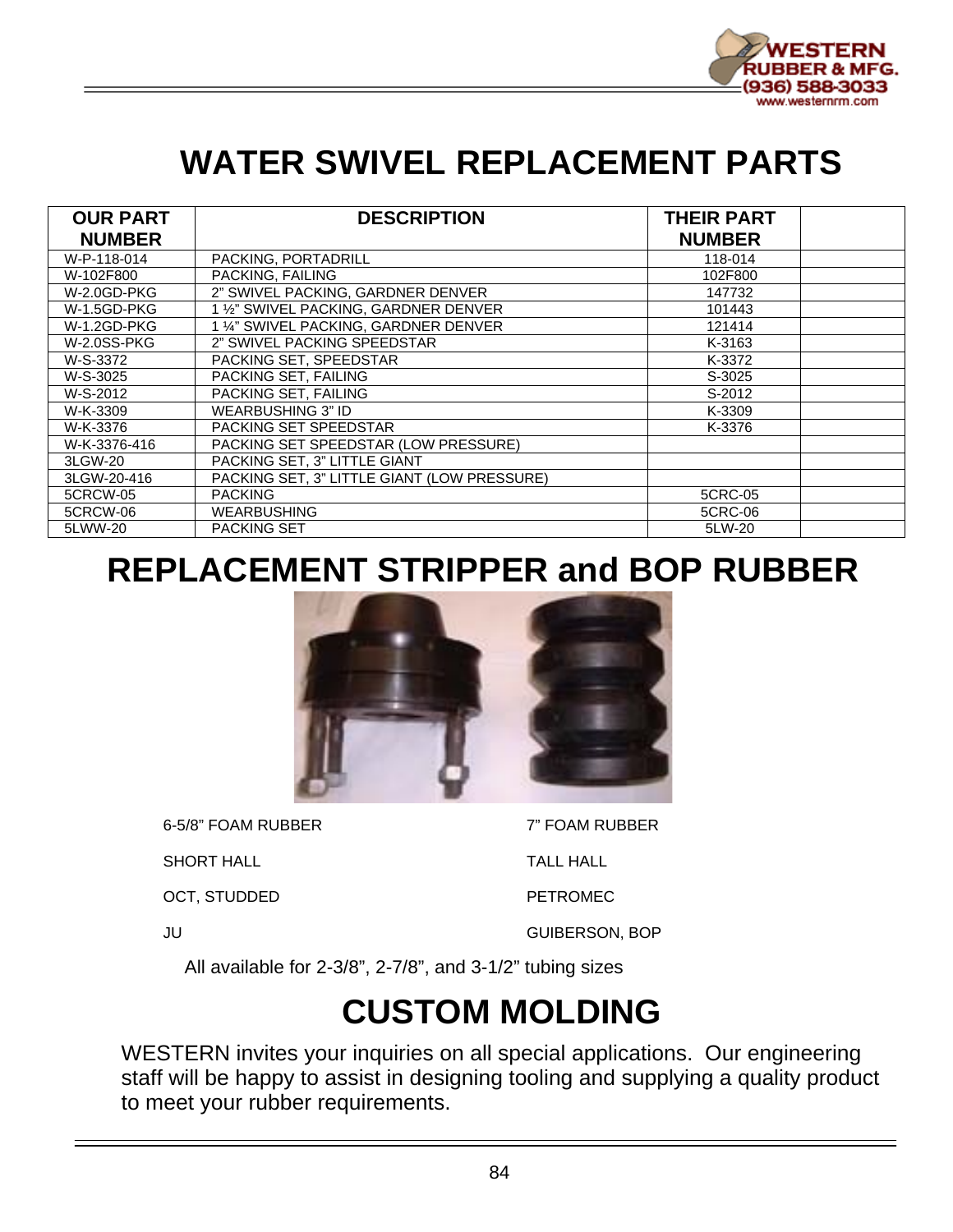

## **Other Replacement Swivel Parts Manufactured & Supplied by Western Rubber & Manufacturing**

### **10XV & 10PXV**

| <b>OUR PART</b><br><b>NUMBER</b> | <b>THEIR PART</b><br><b>NUMBER</b> | <b>DESCRIPTION</b>                                |
|----------------------------------|------------------------------------|---------------------------------------------------|
| 10WX-05                          | $10XV - 05*$                       | <b>PACKING</b>                                    |
| 10WX-06                          | 10XV-06*                           | <b>WEARBUSHING</b>                                |
| 10WX-07                          | 10XV-07*                           | <b>HOUSING SEAL</b>                               |
| 10WX-09                          | $10XV-09*$                         | SHIELD SEAL                                       |
| 10WX-10                          | $10XV - 10*$                       | <b>BEARING SHIELD</b>                             |
| 10WX-11                          | 10XV-11                            | <b>RETAINER WIRE</b>                              |
| 10WX-12                          | $10XV - 12*$                       | <b>BEARING</b>                                    |
| OR-Q-327                         | $10XV - 17*$                       | SPINDLE THREAD SEAL                               |
| 10WX-40                          | 10XV-40                            | <b>MAINTENANCE KIT</b><br>(8 10WX-05 & 1 10WX-06) |
| 10WX-40R                         | 10XV-40R                           | (PACKING, SEALS, & BEARINGS)<br><b>REPAIR KIT</b> |

#### **15KF**

| <b>OUR PART</b><br><b>NUMBER</b> | <b>THEIR PART</b><br><b>NUMBER</b> | <b>DESCRIPTION</b>    |  |
|----------------------------------|------------------------------------|-----------------------|--|
| 15KFW-10                         | 15KF-10                            | <b>BEARING SHIELD</b> |  |
| 15KFW-12                         | 15KF-12                            | <b>BEARINGS</b>       |  |

#### **10KM**

| <b>OUR PART</b> | <b>THEIR PART</b> | <b>DESCRIPTION</b>                                             |  |
|-----------------|-------------------|----------------------------------------------------------------|--|
| <b>NUMBER</b>   | <b>NUMBER</b>     |                                                                |  |
| 10WM-02         | 10KM-02*          | <b>WEARBUSHING RETAINER</b>                                    |  |
| 10WM-05         | 10KM-05*          | <b>PACKING</b>                                                 |  |
| 10WM-06         | 10KM-06*          | <b>WEARBUSHING</b>                                             |  |
| 10WM-08         | 10KM-08           | <b>BEARING SPINDLE</b>                                         |  |
| 10WM-40         | 10KM-40           | MAINTENANCE KIT (8 10WM-05, 1 10WM-06)                         |  |
| 10WM-40R        | 10KM-40R          | (PACKING, W/B RETAINER, SEALS & BEARINGS)<br><b>REPAIR KIT</b> |  |

**Products described herein are manufactured by WESTERN RUBBER. These replacement parts are in no way sponsored by or authorized by the original equipment manufacturer.**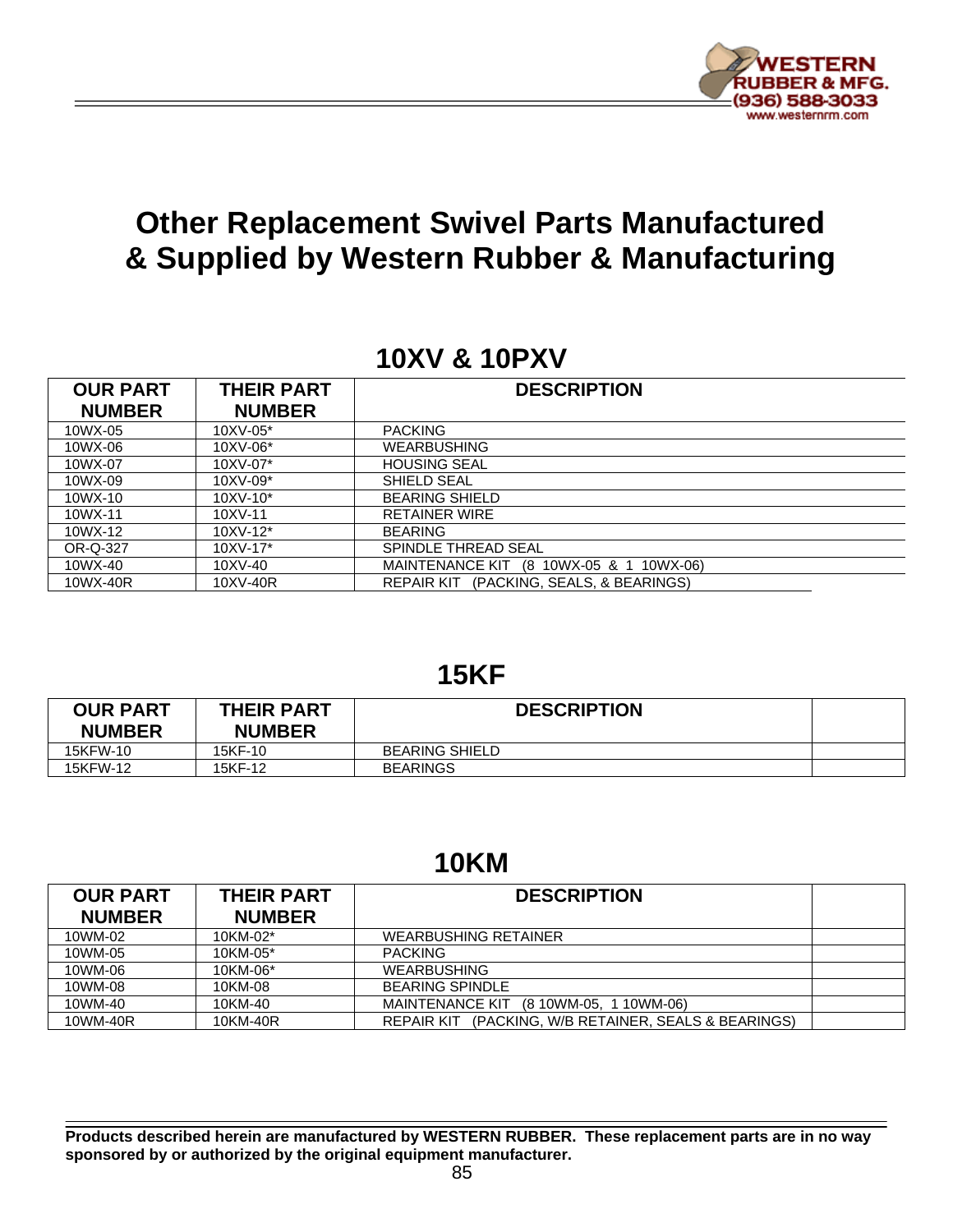

### **Other Replacement Swivel Parts Manufactured & Supplied by Western Rubber & Manufacturing**

#### **2KM**

| <b>OUR PART</b> | <b>THEIR PART</b> | <b>DESCRIPTION</b>                      |  |
|-----------------|-------------------|-----------------------------------------|--|
| <b>NUMBER</b>   | <b>NUMBER</b>     |                                         |  |
| 2WM-05          | 2KM-05            | <b>PACKING</b>                          |  |
| 2WM-06          | 2KM-06            | <b>WEARBUSHING</b>                      |  |
| 2WM-08          | 2KM-08            | <b>BEARING SPINDLE</b>                  |  |
| OR-Q-326        | 2KM-17            | THREAD SEAL                             |  |
| 2WM-16FD-LP     | 2KM-16            | LOWER CONNECTION 2 3/8 OD 8V LH PIN     |  |
| 2WM-40          | 2KM-40            | MAINTENANCE KIT<br>(8 2WM-05, 1 2WM-06) |  |

#### **25WG**

| <b>OUR PART</b><br><b>NUMBER</b> | <b>THEIR PART</b><br><b>NUMBER</b> | <b>DESCRIPTION</b>                    |  |
|----------------------------------|------------------------------------|---------------------------------------|--|
| 25WGW-06                         | 25WG-06                            | WEARBUSHING                           |  |
| 25WGW-08                         | 25WG-08                            | <b>BEARING SPINDLE</b>                |  |
| 25WGW-16JG-LP                    | 25WG-16                            | LOWER CONNECTION 3 % FULL HOLE LH PIN |  |

#### **2.5BL**

| <b>OUR PART</b><br><b>NUMBER</b> | <b>THEIR PART</b><br><b>NUMBER</b> | <b>DESCRIPTION</b>     |  |
|----------------------------------|------------------------------------|------------------------|--|
| 2.5BLW-08                        | 2.5BL-08                           | <b>BEARING SPINDLE</b> |  |
| 5CH-06                           | 2.5BL-06                           | ADJ. NUT. PACKING      |  |

#### **4RC**

| <b>OUR PART</b><br><b>NUMBER</b> | <b>THEIR PART</b><br><b>NUMBER</b> | <b>DESCRIPTION</b>                |
|----------------------------------|------------------------------------|-----------------------------------|
| 4WC-05                           | 4RC-05                             | PACKING BOX                       |
| 4RCW-07                          | 4RC-07                             | <b>WASHPIPE</b>                   |
| 4RCW-08                          | 4RC-08                             | <b>PACKING SET</b>                |
| 4RCW-08-416                      |                                    | <b>PACKING SET – LOW PRESSURE</b> |
| 4RCW-09                          | 4RC-09                             | <b>PACKING GLAND</b>              |
| 4RCW-10                          | 4RC-10                             | <b>LANTERN RING</b>               |
| 4RCW-11                          | 4RC-11                             | PACKING SEAT RING                 |

**Products described herein are manufactured by WESTERN RUBBER. These replacement parts are in no way sponsored by or authorized by the original equipment manufacturer.**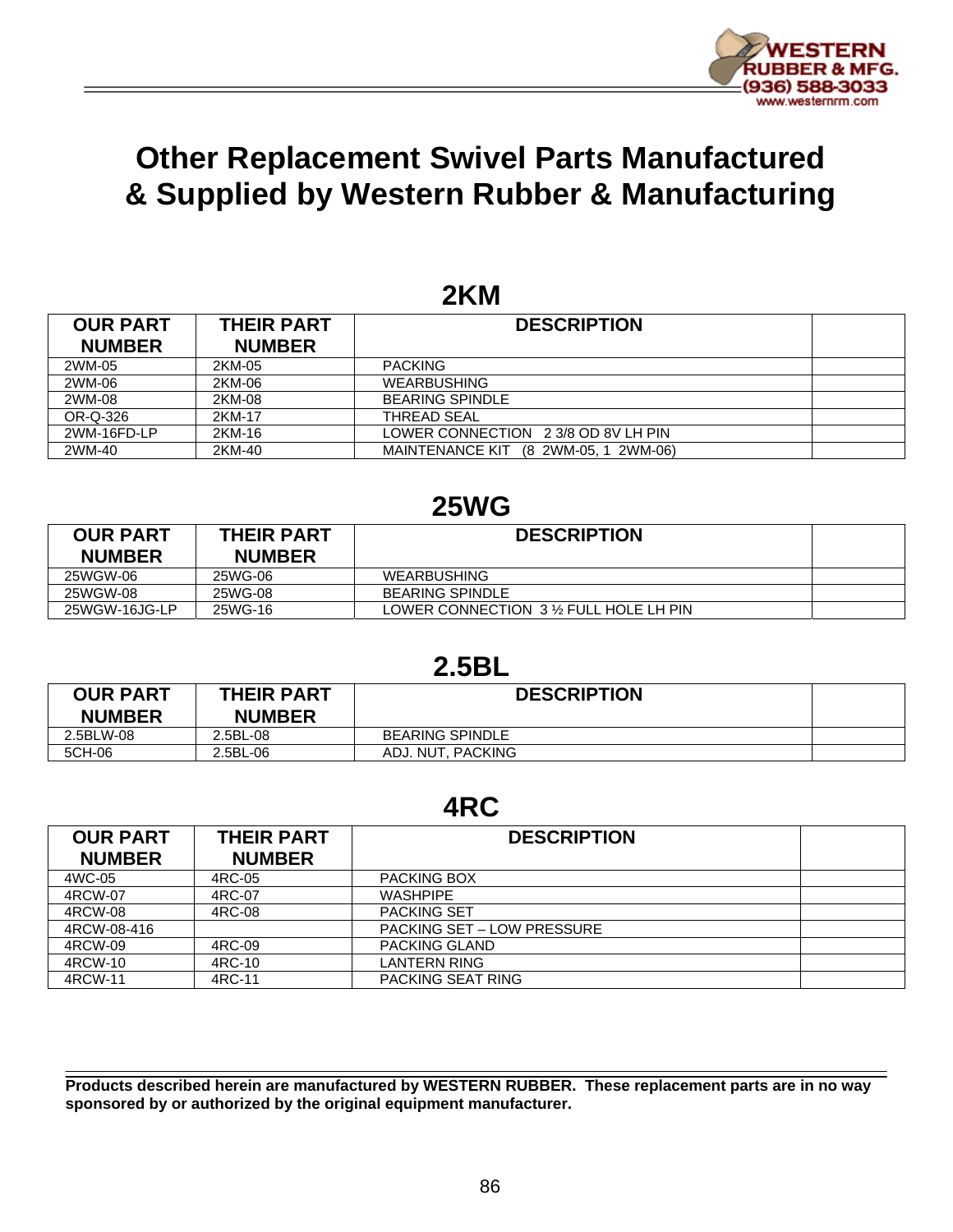

### **Other Replacement Parts Manufactured & Supplied by Western Rubber & Manufacturing**

### **32GA SWIVEL PARTS**

| <b>OUR PART</b><br><b>NUMBER</b> | <b>THEIR PART</b><br><b>NUMBER</b> | <b>DESCRIPTION</b>          |  |
|----------------------------------|------------------------------------|-----------------------------|--|
| 32GAW-06                         | 32GA-06                            | <b>GLAND BOLT &amp; NUT</b> |  |
| 32GAW-07                         | 32GA-07                            | LANTERN RING                |  |
| 32GAW-08                         | 32GA-08                            | <b>PACKING SET</b>          |  |
| 32GAW-09                         | 32GA-09                            | <b>WASHPIPE</b>             |  |
| 32GAW-14                         | 32GA-14                            | <b>UPPER SEAL</b>           |  |
| 32GAW-15                         | 32GA-15                            | <b>BEARING</b>              |  |
| 32GAW-16                         | 32GA-16                            | <b>BEARING SPACER</b>       |  |
| 32GAW-18                         | 32GA-18                            | <b>BEARING LOCKNUT</b>      |  |
| 32GAW-19                         | 32GA-19                            | LOWER SEAL                  |  |

### **53GA SWIVEL PARTS**

| <b>OUR PART</b><br><b>NUMBER</b> | <b>THEIR PART</b><br><b>NUMBER</b> | <b>DESCRIPTION</b>            |
|----------------------------------|------------------------------------|-------------------------------|
| 53GAW-06                         | 53GA-06                            | <b>GLAND BOLTS &amp; NUTS</b> |
| 53GAW-07                         | 53GA-07                            | LANTERN RING                  |
| 53GAW-08                         | 53GA-08                            | <b>PACKING SET</b>            |
| 53GAW-09                         | 53GA-09                            | <b>WASHPIPE</b>               |
| 53GAW-14                         | 53GA-14                            | UPPER SEAL                    |
| 53GAW-15                         | 53GA-15                            | <b>BEARINGS</b>               |
| 53GAW-16                         | 53GA-16                            | SPACER, BEARING               |
| 53GAW-18                         | 53GA-18                            | <b>BEARING LOCKNUT</b>        |
| 53GAW-19                         | 53GA-19                            | LOWER SEAL                    |

**Products described herein are manufactured by WESTERN RUBBER. These replacement parts are in no way sponsored by or authorized by the original equipment manufacturer.**